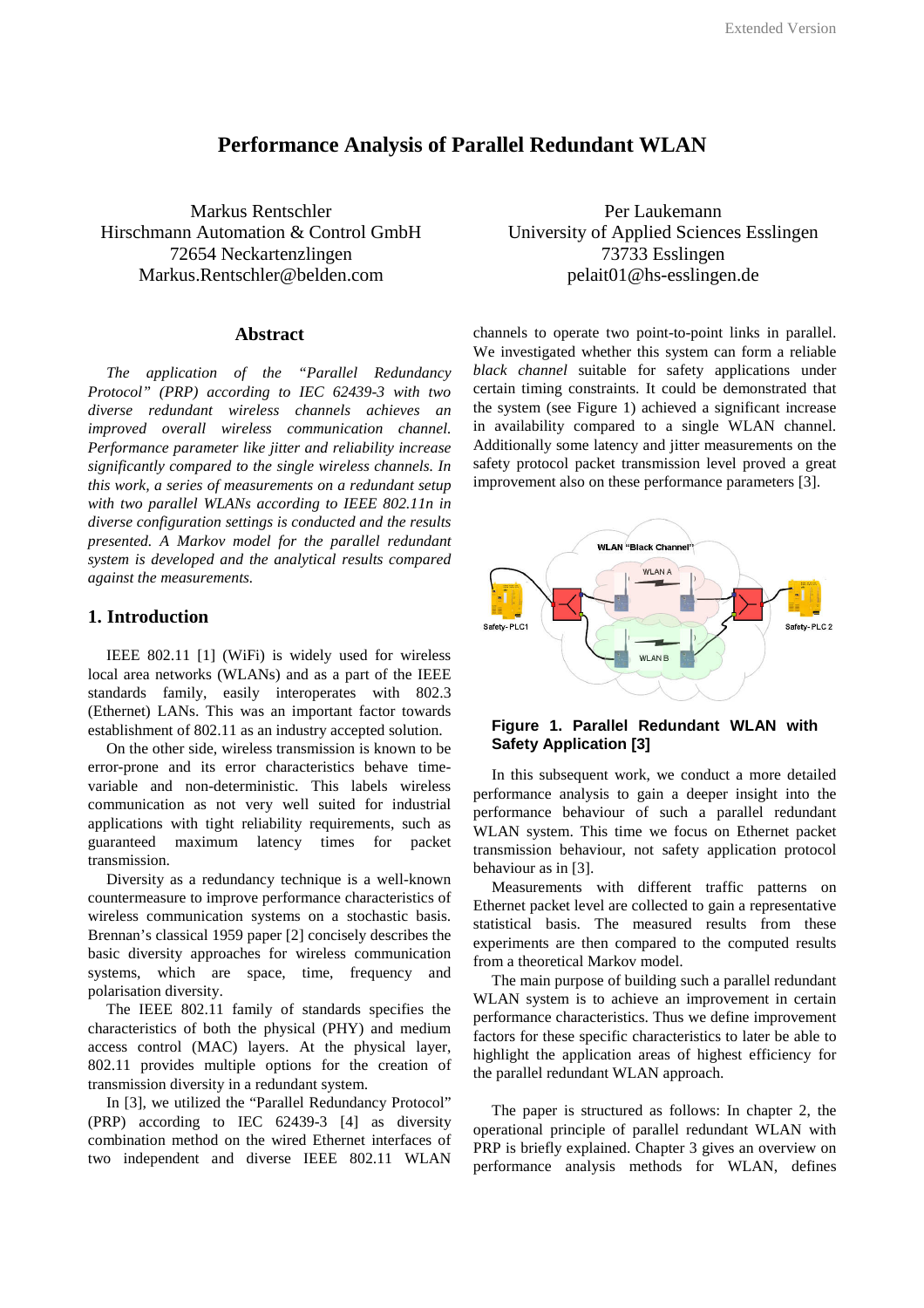performance parameters of specific interest for Industrial WLAN and presents an availability model. In chapter 4, the parallel redundant WLAN system is modeled with a Markov chain. In chapter 5, a measurement setup and measurement algorithm is described. Chapter 6 presents the measurement results and chapter 7 discusses the simulation results. Finally, chapter 8 concludes on the findings and the possible further work.

# **2. Parallel Redundant WLAN**

**Fault-tolerance** or **graceful degradation** enables a system to continue operating properly in the event of the failure of some of its components. Fault-tolerant systems must provide no single point of failure, which is typically achieved with redundant components or communication paths, depending on the type of system.

The basic idea behind diversity in communications technology is redundant transmission of information over uncorrelated (stochastically independent) channels that only with a small probability are erroneous at the same time window.

Diversity methods are usually applied on the radio frequency (RF) level of a wireless system to combat small-scale or multi-path fading behaviour over short periods of time, commonly modelled as Rayleigh [5]. A generic wireless diversity system is depicted in Figure 2.



**Figure 2. Wireless Diversity System** 

#### **2.1. Parallel Redundancy Protocol**

A PRP network consists of two separate LANs (LAN A and LAN B) with arbitrary, but similar topology. Each PRP node has two Ethernet interfaces connected to one of the two LANs and transmits data simultaneously over the two interfaces into both networks, tagging each frame with a four octets Redundancy Control Trailer (RTC) containing identical sequence numbers. The sequence number is incremented for each frame pair sent. The first arriving frame of a pair is accepted by the PRP receiver node and the second frame gets discarded. As long as one of the two LANs is operational, one of the duplicated frames always reaches its destination.

To use the PRP redundancy capability, non-PRP nodes must be attached through a Redundancy Box (*Red Box)*, which is a device that behaves like a DAN. A Red Box functionality from ZHAW [6] and its simplified schematic is depicted in Figure 2.



### **Figure 3. PRP Redundancy Box: An Ethernet splitter and selection combiner**

The PRP Red Box can be at the receiving side modelled as a post-detection **selection combiner** [2], where out of the two branches the "better" signal is selected and further processed, in this case the first arriving Ethernet packet. The second arriving packet is discarded. Thus we name this type of combiner a "**timing combiner**", since a significant performance improvement is gained through this timing behaviour.

Applying two *RedBoxes* against each other allows the creation of a diverse 1oo2 (1-out-of-2) system on the Ethernet level. In this work, we use two WLAN point-topoint links as WLAN A and WLAN B, forming a parallel redundant WLAN with PRP as splitter and combiner (see Figure 1). This multi-radio diversity architecture applies several of the basic diversity techniques to improve the overall quality of the combined wireless channel.

### **3. Performance Analysis**

As presented in an overview in [7], most published works on the performance of IEEE 802.11 networks focus on throughput, both theoretically and experimentally.

An experimental performance measurement campaign in an outdoor scenario has been presented in [8]. The experiment in [9] compares the measured packet loss ratio of 802.11a and 802.11g WLANs on commercial products. In [10], both unicast and multicast real-time transmissions were investigated in an indoor scenario, whereas in [11] the transmission performance of video data was compared on 802.11e and 802.11n. The experiment in [12] compared the throughput performance of 802.11n in an office environment and an anechoic chamber.

In [3] and [13], the measurements focused on reliability, latency and jitter, which we consider as the most important criteria for industrial communication systems. In our analysis of the parallel redundant WLAN system, we will focus on the criteria defined below.

#### **3.1. Performance Parameter**

For performance estimation of a communication system, parameters related to traffic behaviour as directly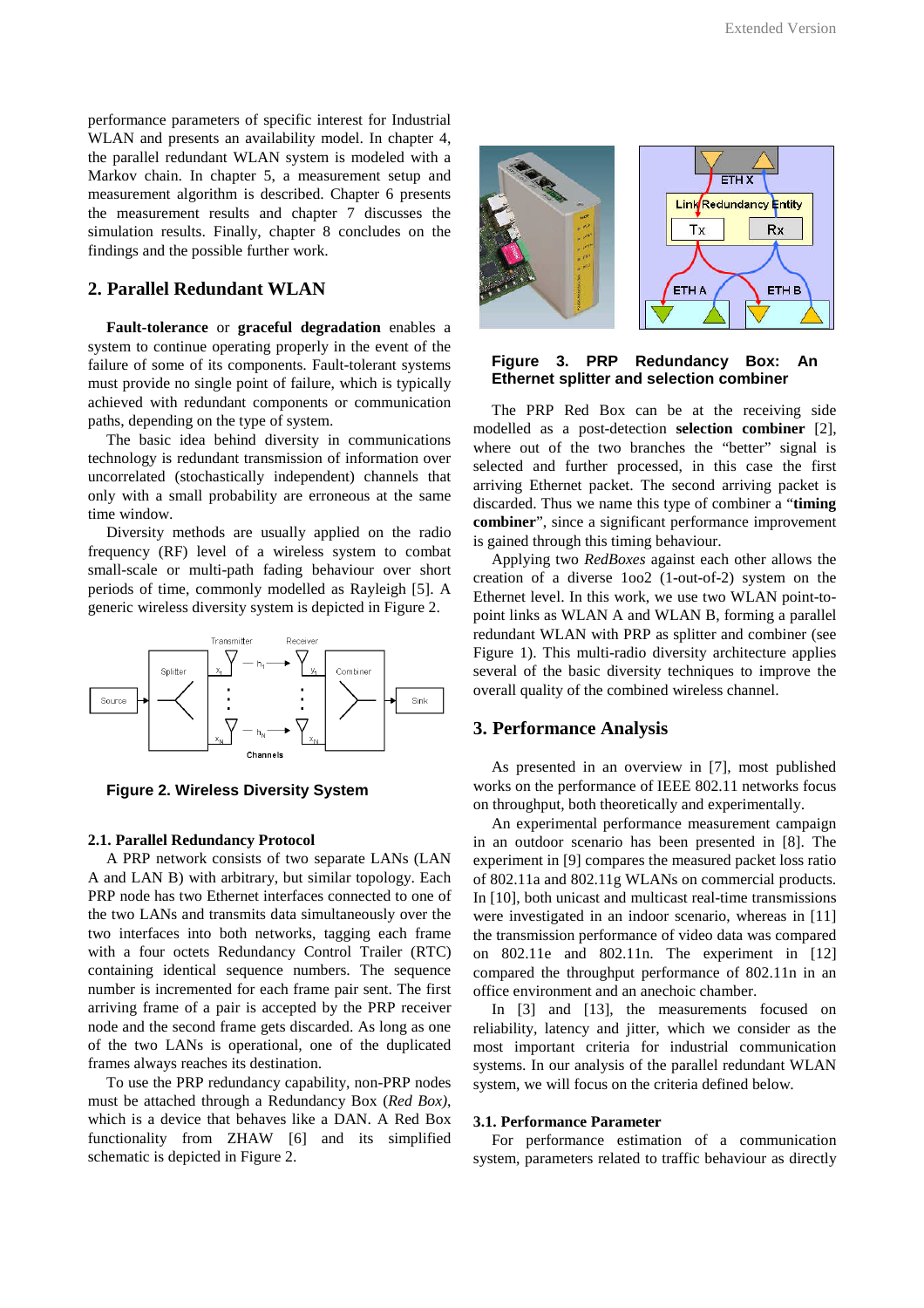influencing the end application are important. We consider the following as of specific interest:

**Latency** is measured as the unidirectional packet transmission time over the communication system.

**Jitter** as latency variability is computed from the latency measurement samples.

**Packet Loss** is measured on the Ethernet level of the communication system.

**Throughput** is measured as the unidirectional packet transmission capability over the communication system.

#### **3.2. Reliability Parameters**

For industrial applications with tight real-time and availability requirements, a reliability estimation of the parallel redundant wireless system is of specific importance. System availability over its life-cycle is typically determined as a factor of its reliability.

In [3] we have analysed system reliability related to the safety applications duty cycle time. The goal was to find the boundary where the system is still functioning with sufficient availability for the safety application.

To clearly distinguish towards reliability engineering approaches related to hardware availability that are often found in literature [15][16], we define the following for our availability model (see Figure 4):



#### **Figure 4. Availability Model**

**Mean Time To Failure (MTTF)** expresses the mean time when the communications system is able to process its data traffic without packet loss on the Ethernet level.

**Mean Time To Recovery (MTTR)** expresses the mean time when the communication system is experiencing packet loss on the Ethernet level.

**Availability** *A* expresses how often the system is functioning over its life-cycle, depending on *MTTF* and *MTTR*.

$$
A = \lim_{t \to \infty} \frac{\sum \text{t}_{\text{up}}}{\sum (\text{t}_{\text{up}} + \text{t}_{\text{down}})} = \frac{MTTF}{MTTF + MTTR}
$$
 (1)

The *failure rate* λ and *recovery rate µ* are determined as follows: 1

$$
\lambda = \frac{1}{MTTF} \tag{2}
$$

$$
\mu = \frac{1}{MTTR} \tag{3}
$$

**Unavailability**  $U$  can express the probability of a system outage over its life-cycle more comfortable in time units:

$$
U = (1-A) \tag{4}
$$

To gain representative values for the non-deterministic wireless communication system, the collection of data samples over longer observation periods is required.

#### **3.3. Improvement Factors**

For performance estimation of the parallel redundant wireless system, the computation of improvement factors for the previously described basic performance criteria can be of specific interest.

*Improvement Factor (IF)* is here yielded by the combination of the performance values of the two single channels  $P_A$  and  $P_B$ , compared against the overall channel  $P_X$ . A generic improvement factor  $P_{IF}$  for the parallel redundant system can be calculated according to the following equation, comparing the mean value of the single channels against the overall channel:

$$
P_{IF} = \frac{(P_A + P_B)}{2P_x} \tag{5}
$$

P is to be substituted for the performance parameter to be investigated. The order of the values is chosen so as to obtain a ratio greater than one.

An alternative method would be to compare the best performing of the two single channels with the overall channel:

$$
P_{IF} = \frac{P_x}{MAX(P_A, P_B)} \vee \frac{MIN(P_A, P_B)}{P_x}
$$
 (6)

This approach can be likely more suitable, since possible performance degradations with the parallel redundant approach against the better performing single channel become clearly visible.

# **4. Markov model**

To calculate the reliability and availability of repairable 1oo2 (1-out-of-2) systems [15][16], Markov modelling (Figure 5) is widely used in reliability engineering. However, in our context it must be considered that random *failure* is clearly a Markov process, whereas the commonly used property *repair* is not necessarily a stochastic Markov process. Failures are events that occur at random points in time, whereas repairs occur deterministically either immediately after failure or at fixed maintenance intervals on systems with standby redundancy.

The active redundancy based parallel WLAN system with PRP selection combining can be correctly modelled as Markov chain only when *repair* is also a random property. To indicate this, the commonly used term "repair" was replaced by "recovery". Thus failures are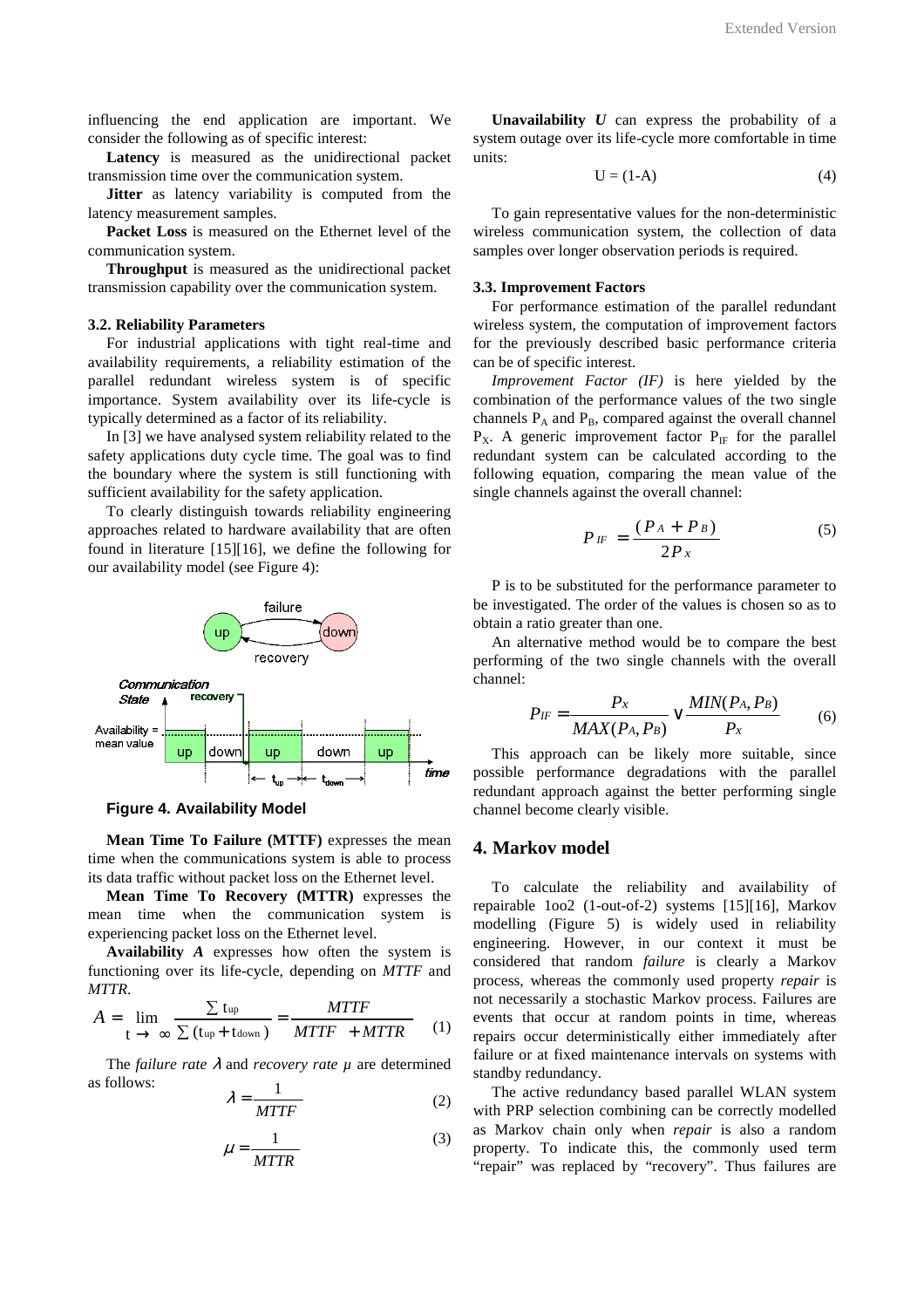regarded as transient due to environmental influences and are also autonomously reversible if environment changes. As already stated, for our system *MTTF* is defined as the average duration between packet loss events within the observation period whereas *MTTR* is the average duration of these packet loss events. For our Markov model, we need to define the *failure probabilities P<sup>f</sup>* and *recovery probabilities P<sup>r</sup>* of the single WLAN channels per Ethernet packet, and with (2) we yield  $P_f = \lambda/n$ , where *n* represents the number of measured Ethernet packet samples.



**Figure 5. Markov Modelling Method** 

Figure 5 shows an activity diagram on applying Markov modelling. Initially, a state diagram is drawn, then the equations are derived to describe the transition probabilities between the states. Actual transition probabilities can be collected with an experimental measurement setup. Some of these experimental results are applied as input to a numerical analysis program, and the computed results compared with other experimental results. Upon match, the model is proven to be applicable.



**Figure 6. Markov Model for 1oo2** 

In our Markov model (Figure 6), the link state is defined as  $S = (i, j)$ , where *i* is the status of WLAN A (1 = up,  $0 =$  down) and *j* is the status of WLAN B ( $1 =$  up,  $0 =$ down). State (1,1) represents a correct functionality of both single WLANs. State (0,1) and (1,0) represent a failure in WLAN A or WLAN B. Finally state  $(0,0)$ 

represents a simultaneous failure in both WLANs and therefore also in the overall PRP system.

We have a Discrete Time Homogeneous Markov Chain (DTMC) with state-space  $S = \{0, 1, 2, 3\}$  and time parameter set  $T = \{t_0, t_1, \ldots, t_n\}$  with cycle time =  $t_n - t_{n-1}$ . Thus in every transmitting cycle a transition is possible with countable number of time parameters  $(n+1)$ , which is a condition for a DTMC. The probability of a transition from state *i* to state *j* is called *transition probability pij*. Due to error bursts in WLAN systems, we differentiate between *failure probability* without  $(P_f)$  and with a foregoing failure  $(P_f)$ . This yields the *recovery probability P<sup>r</sup>* as follows:

$$
P_r = 1 - (P_f) \tag{7}
$$

The transition matrix P is described as:

$$
P = \begin{bmatrix} P_{00} & P_{01} & P_{02} & P_{03} \\ P_{10} & P_{11} & P_{12} & P_{13} \\ P_{20} & P_{21} & P_{22} & P_{23} \\ P_{30} & P_{31} & P_{32} & P_{33} \end{bmatrix} \tag{8}
$$

With failure probabilities  $P_{fA}$ ,  $P_{fA}$  for WLAN A and  $P_{fB}$ ,  $P_{fB}$ <sup>*fB'*</sup> for WLAN B, all  $p_{ij}$  can be described:

$$
p_{00} = 1 - (p_{01} + p_{02} + p_{03}) = 1 - (P_{fA} + P_{fB})
$$
  
\n
$$
p_{01} = P_{fA} - (P_{fB} * P_{fA} * P_{fB} / (P_{fA} + P_{fB}))
$$
  
\n
$$
p_{02} = P_{fB} - (P_{fA} * P_{fA} * P_{fB} / (P_{fA} + P_{fB}))
$$
  
\n
$$
p_{03} = P_{fA} * P_{fB}
$$
  
\n
$$
p_{10} = 1 - (p_{11} + p_{12} + p_{13}) = 1 - (P_{fA'} + P_{fB})
$$
  
\n
$$
p_{11} = P_{fA'} - (P_{fB} * P_{fA} * P_{fB} / (P_{fA'} + P_{fB}))
$$
  
\n
$$
p_{12} = P_{fB} - (P_{fA} * P_{fA} * P_{fB} / (P_{fA'} + P_{fB}))
$$
  
\n
$$
p_{13} = P_{fA} * P_{fB}
$$
  
\n
$$
p_{20} = 1 - (p_{21} + p_{22} + p_{23}) = 1 - (P_{fA} + P_{fB'})
$$
  
\n
$$
p_{21} = P_{fA} - (P_{fB} * P_{fA} * P_{fB} / (P_{fA} + P_{fB'}))
$$
  
\n
$$
p_{22} = P_{fB} - (P_{fA} * P_{fA} * P_{fB} / (P_{fA} + P_{fB'}))
$$
  
\n
$$
p_{23} = P_{fA} * P_{fB'}
$$
  
\n
$$
p_{30} = 1 - (p_{31} + p_{32} + p_{33}) = 1 - (P_{fA'} + P_{fB'})
$$
  
\n
$$
p_{31} = P_{fA'} - (P_{fB'} * P_{fA} * P_{fB'} / (P_{fA'} + P_{fB'}))
$$
  
\n
$$
p_{32} = P_{fB'} - (P_{fA'} * P_{fA} * P_{fB'} / (P_{fA'} + P_{fB'}))
$$
  
\n
$$
p_{33} = P_{fA
$$

To calculate  $p_{ij}$  for our system, we need given failure probabilities for both single WLAN's which will in the following be evaluated by experiment.

#### **5. Measurement Setup**

To obtain experimental performance data, we built a measurement system (Figure 7) with an IXIA network load generator [17], which allows precise traffic measurements.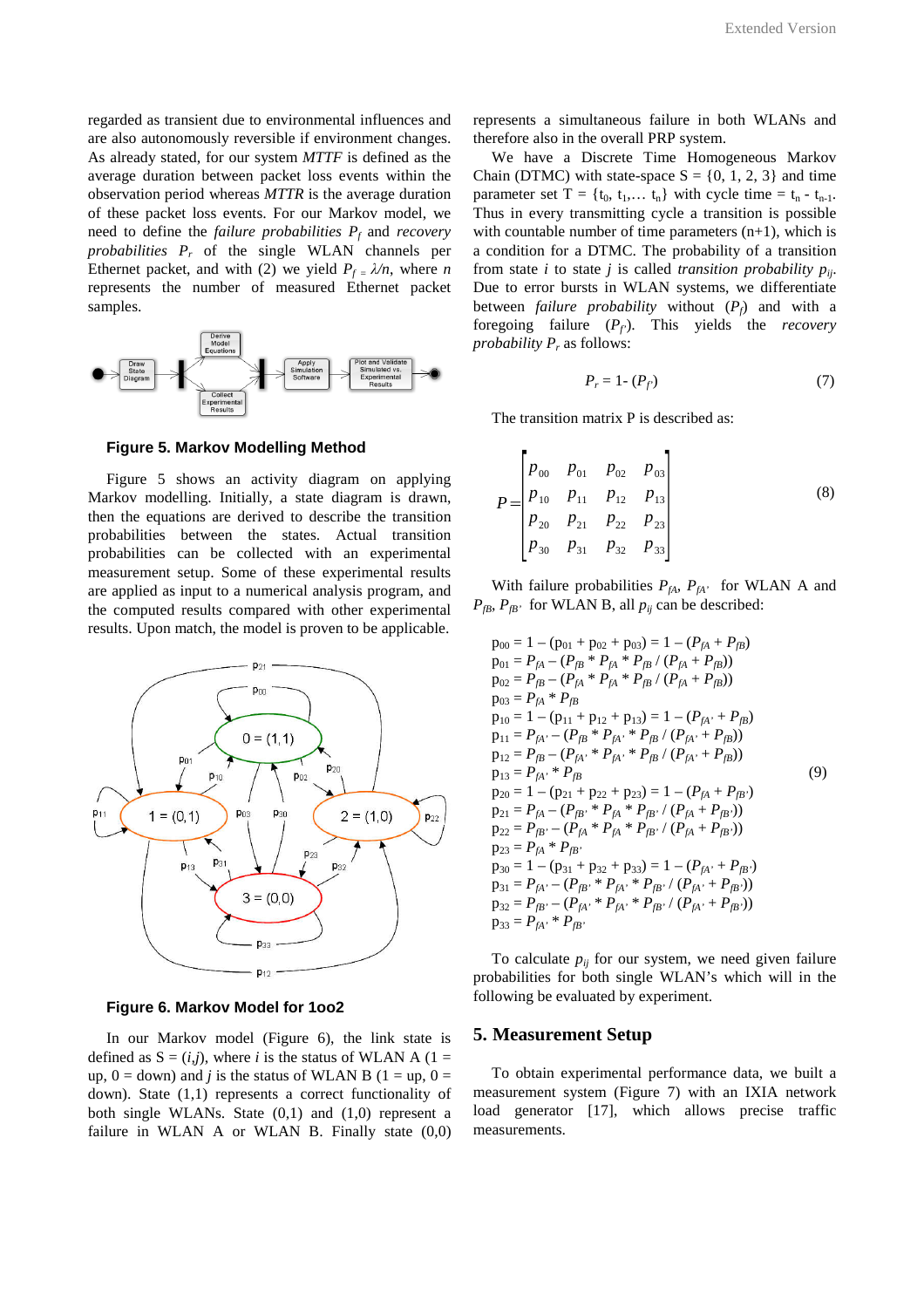

# **Figure 7. Measurement Setup**

Nominal maximum line rate for the Ethernet parts of the system is 100 MBit/s. The setup was located in the Hirschmann R&D department, in an obstructed line-ofsight (LOS) distance between the APs of around 12 meters. It is basically the same setup as in [3], except that now all four WLAN devices are of type BAT300 and configured for 802.11n. WLAN A was placed on channel 40, WLAN B on channel 48. As shown in Figure 8, channel 48 is also used by other WLAN systems.



### **Figure 8. WLAN occupation**

The traffic for the reliability and performance measurements was generated as described in Algorithm 1. The measurement duration for each combination of cycle time and packet size was 1 hour, whereas the cycle time is defined as the packet transmission interval time, consisting of the packet plus the gap to the next packet.

|                | Packet_size = $\{64, 128, 512, 1024, 1280\}$ | $\#$ in bytes                 |
|----------------|----------------------------------------------|-------------------------------|
| 2              | $Cycle_time = {5,10}$                        | $\mathcal{U}$ in milliseconds |
| 3              | for each Packet_size do                      |                               |
| $\overline{4}$ | for each Cycle_time do                       |                               |
| 5              | for a duration of 1 hour do                  |                               |
| 6              | // send_multicast_packet(source_port)        |                               |
| 7              | send_multicast_packet(A)                     |                               |
| 8              | end                                          |                               |
| 9              | end                                          |                               |
| 10             | end                                          |                               |

**Algorithm 1. Fixed Line Rate Traffic** 

### **6. Measurement Results**

### **6.1. Latency and Jitter**

As value for minimum latency the time for the packet with the lowest delay within the same measurement period is taken. The single WLAN channels performed always better in comparison to the overall channel. This is due to the additional PRP boards, which introduce a penalty delay in the communication system.

For higher packet sizes, the difference increases because of higher process time for larger packets in the PRP boards (Figure 9).



**Figure 9. Min. Latency vs. Packet Size** 

As value for the maximum latency (Figure 10) the time for the packet with the highest delay within the same measurement period is taken (lost packets are not considered). In case the highest delays for both single WLAN channels won't happen at the same time instance, the parallel redundant system always get a better performance on the overall channel, since the faster of the two channels wins. This property is responsible for the performance gain of the presented approach.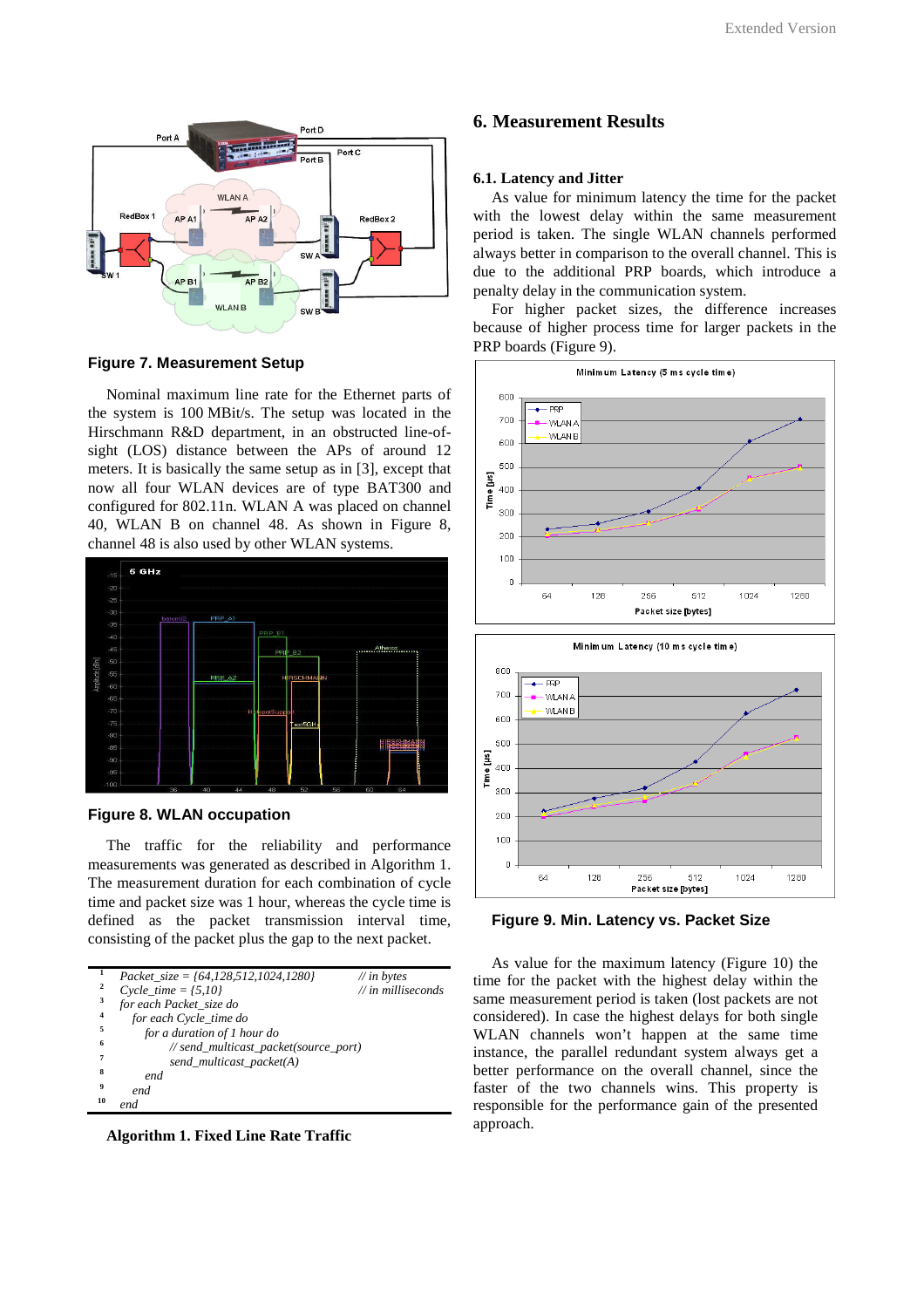





**Figure 11. Jitter vs. Packet Size** 

The average deviation of the mean latency value (jitter) points out the main advantage of the PRP

mechanism, as it always takes the faster arriving packet of both single WLAN. The jitter improvement factor  $J_F$  for the overall system is stable above 1.4, thus according to equation 5, we yield an improvement of at least 40% for every measured traffic pattern. The peak for WLAN A at 1024 bytes indicates a temporary occupancy of the used channel. This had no effect on the overall PRP channel.

### **6.2. Packet Loss**

In this measurement, we wanted to determine the throughput boundary where the system will start to show packet losses on the overall channel and the achieved improvement of throughput performance in the range of zero packet loss. To achieve this, a sweep over the transmission line rate was performed. For each packet size, measurements were taken for duration of one hour and the mean values calculated (Figure 12).



**Figure 12. Packet Loss vs. Line Rate** 

The poorer performance of WLAN B compared to WLAN A lies in the fact that the channel of WLAN B was also utilized by another WLAN system. We observed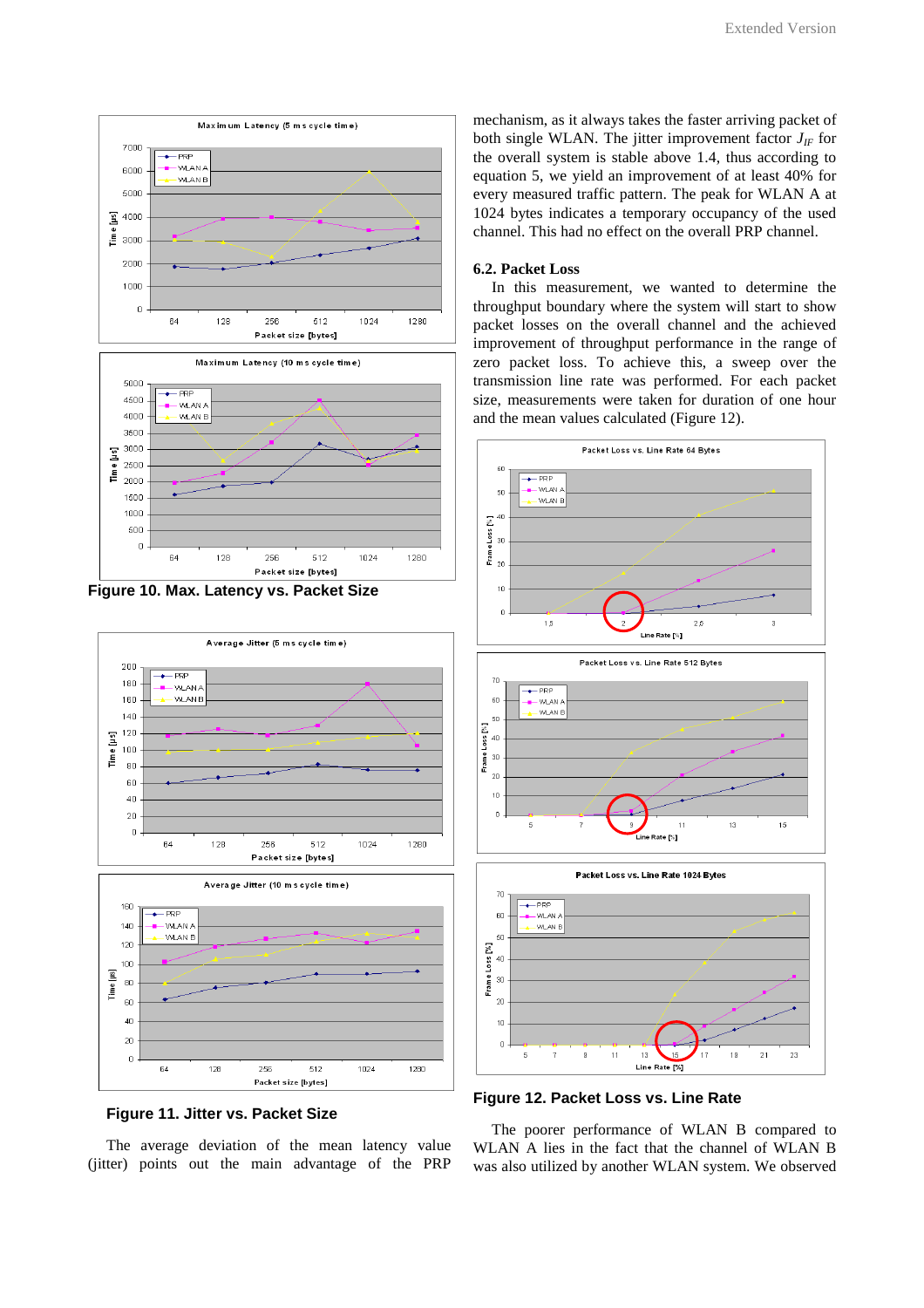that with increasing line rate the packet loss rate also increases. For every packet size there is a certain performance boundary where the overall channel is not longer able to compensate the high error rate of the single WLAN channels (circles in Figure 12). For 64 bytes the limit is at about 2%, for 512 bytes it increases to 7% and for 1024 the limit is at 13%. This might be due to the relatively large 802.11 overhead for small packets and the number of transmissions which decrease with larger packet size for the equal line rate. We can see from this measurement that the parallel redundant system yields only a minimal throughput gain within the range of high reliability, thus where the overall packet loss still remains zero (Figure 12). Beyond that limit, the overall channel yields up to 20% improvement in terms of less packet losses than the better performing single channel.

# **6.3. Reliability**

For the fixed line rate measurements (Algorithm 1), the overall channel was always free of failures, while both single WLAN channels responded failures with a quite stable failure rate around 0.02 % (Figure 13).



**Figure 13. Packet Loss vs. Packet Size** 

This shows a perfect availability of the overall channel for the given settings and traffic (Algorithm 1). In contrast, the single WLAN channels showed high error rates in every measurement and are therefore not suitable for high availability requirements.

# **7. Numerical Simulation Analysis**

To prove the applicability of the previously developed theoretical Markov model, measured failure probabilities of both single WLAN channels must be taken to simulate the failure probability of the overall channel. These simulation results have then to be compared with the measurements of the overall channel. Since the initial fixed line rate measurements (Algorithm 1) could not show errors on the overall channel, a further measurement campaign was conducted. To force errors on the overall channel, the transmission duration was increased to 24 hours (Algorithm 2).

| $\mathbf{1}$            | Packet $size = \{64, 128, 512, 1024, 1280\}$ | $\#$ in bytes                 |
|-------------------------|----------------------------------------------|-------------------------------|
| $\overline{\mathbf{c}}$ | $Cycle_time = {5,10,15}$                     | $\mathcal{N}$ in milliseconds |
| 3                       | for each Packet_size do                      |                               |
| $\overline{4}$          | for each Cycle_time do                       |                               |
| 5                       | for a duration of 24 hours do                |                               |
| 6                       | // send_multicast_packet(source_port)        |                               |
| 7                       | send_multicast_packet(A)                     |                               |
| 8                       | end                                          |                               |
| 9                       | end                                          |                               |
| 10                      | end                                          |                               |

### **Algorithm 2. Multiple Fixed Line Rate Traffic**

In our measurements we analyzed the behaviour of the WLAN channels after a failure occurred. We observed an increase of up to 200 times for the failure probability  $P_f$ , compared to  $P_f$  within the range of  $P_f = 0.05...0.01$  %, which shows the error burst behavior of the WLAN technology. For increasing failure rates the factor decreases and converges against 1 for high failure probabilities. We choose the average value of 60 for numerical analysis of the Markov model with the given failure probabilities, yielding:

$$
P_{fA'} = 60^* P_{fA} \tag{10}
$$

$$
P_{f\!B'} = 60^* P_{f\!B} \tag{11}
$$

For channel modelling of other environments with different failure probabilities this factor has to be investigated and set accordingly.



**Figure 14. Simulation vs. Measurement** 

Numerical simulation was carried out with a simple self-written C program that utilized a pseudo-random number generator to feed the state machine transitions. The comparison between this numerical simulation and previous measurements showed similar results. The area of interest for our numerical simulation is indicated by the circles in figure 12, which are the packet loss boundaries for the overall PRP channel. Both measurement and numerical analysis indicate the same performance boundary starting at 1024 bytes/5ms where, for higher throughputs, the failure rates dramatically increase